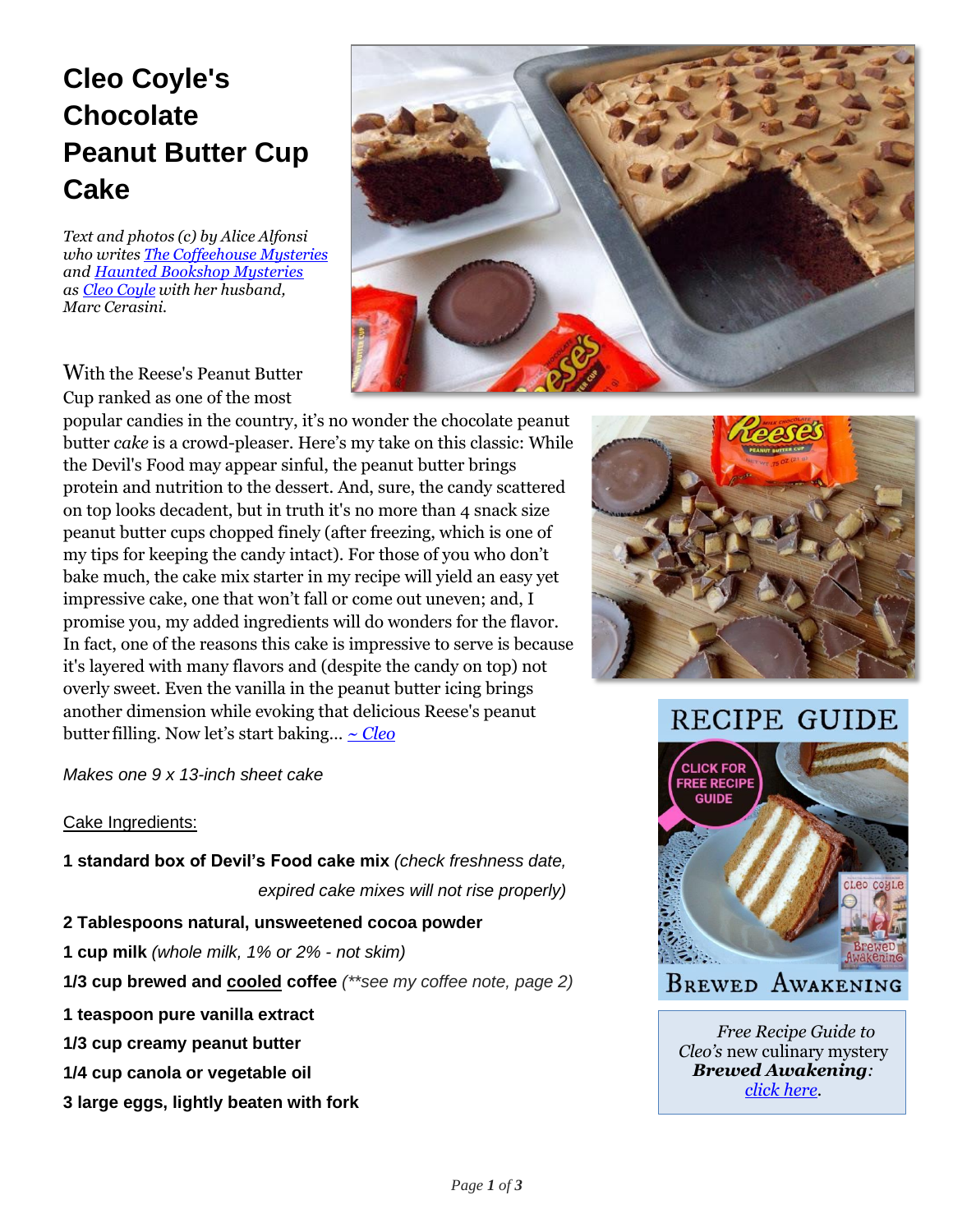#### Finishing Ingredients:

\* Peanut butter Icing (recipe included) \* Reese's Peanut Butter Cups, chopped into small pieces *(I use 4 "snack size" peanut butter cups; not regular size and not minis or miniatures)*

*\*\*Coffee note: You will not taste the coffee in your cake. Coffee is a way to boost the chocolate flavor in any recipe. If you'd rather not use coffee, no worries; simply increase the milk to 1-1/3 cups.*

**Directions:** (1) First preheat your oven to 350° F. and put your peanut butter cups in the freezer (this will allow you to slice them without smashing them).

(2) Lightly coat the bottom and sides of a 9 x 13 inch baking pan with non-stick cooking spray. Set aside.

(3) Place the "Cake Ingredients" into a large mixing bowl. Using an electric mixer blend on low until ingredients are combined and then beat on medium for 2 minutes.

(4) Pour the batter into your prepared pan. Bake for about 25 to 30 minutes in an oven well-preheated to 350° F. Do not over-bake. Cake is done when a toothpick inserted in the center comes out clean (with no batter clinging to it). Allow to cool, and then frost with my Peanut Butter Icing (recipe included). Garnish with chopped Reese's Peanut Butter Cups (see my tips below).

*Cleo's garnishing tips: Be sure to freeze the peanut butter cups before chopping them. Slice carefully, making sure to keep the pieces small but intact (do not crush them). Finally, when you place them on the cake, do it one piece at a time, turning the peanut butter side up and putting the ridge side down into the icing (as you see in my finished photos). This will give your cake a more pleasing appearance.*